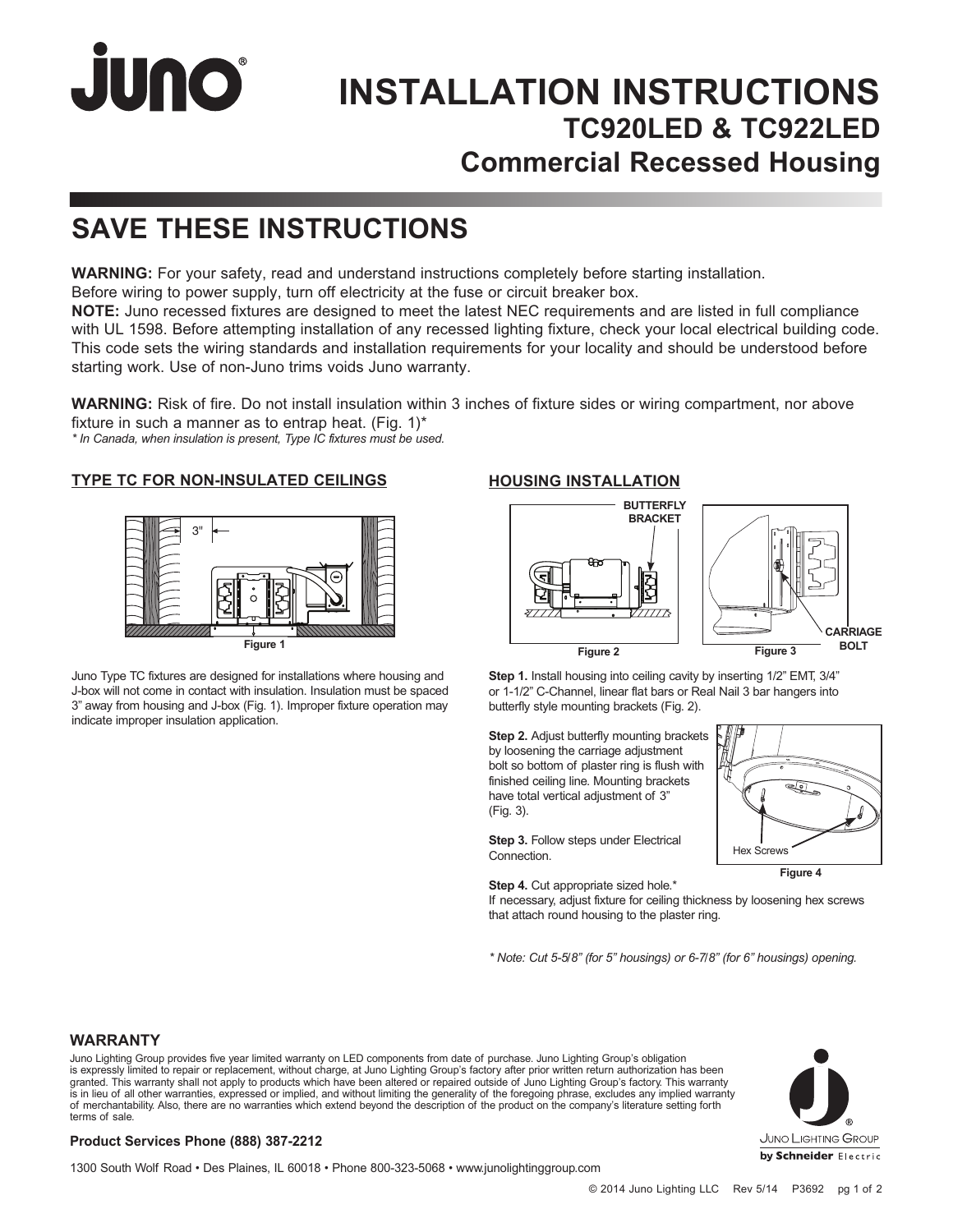# JUNO®

### **INSTALLATION INSTRUCTIONS TC920LED & TC922LED Commercial Recessed Housing**

### **ELECTRICAL CONNECTION INSTRUCTIONS**

**Step 1.** Provide electrical service according to your local electrical code to the wiring box located on the plaster frame. Supply wire insulation must be rated for at least 90˚C.

**Step 2.** Remove wiring box cover. Remove the appropriate round knock-out(s) and accommodate the type of electrical service to be used/allowed by your local electrical code. (Fig. 5)

**Metal Conduit (rigid or flexible)/Non-Metallic Sheathed Cable** Remove appropriate round knock-out(s) and connect conduit to wiring box with proper connectors (not supplied).

**Step 3.** Strip supply wire 3/8" and insert each supply wire into appropriate connector. Connect black fixture wire to hot, white fixture wire to neutral and green fixture wire to ground. (Fig. 5) For 0-10V dimming, connect violet (+) and gray (-) dimmer wires.

**Step 4.** Place all wiring and connectors back in wiring box and replace cover.

### **FIXTURE DIMMING**

Universal Voltage TC920LED, TC922LED and Chicago Plenum and Emergency Options Universal input voltage (120VAC thru 277VAC) housings. Dimmable with the use of most 0-10V wall box dimmers. Consult Juno Product Services or website for compatibility.



**Figure 5**

### **EMERGENCY BATTERY BACK UP WITH REMOTE TEST SWITCH (BR OPTION)**

When the fixture is ordered with the emergency battery back up option (BR), the housing comes from the factory with the battery pack already wired to the fixture and a carton with the test switch accessories (shipped in same carton as housing).

**Step 1.** Provide electrical service according to your local electrical code to the junction box located on the plaster ring. Supply wire insulation must be rated for at least 90˚C.

**Note: For proper charging and function of emergency battery, an unswitched hot conductor must be connected to the battery independant of the driver power.**

**Step 2.** Remove wiring box cover. Remove the appropriate round knock-out(s) and connect electrical supply to wiring box with proper connectors (not supplied).

**Step 3.** Refer to the instruction manual provided by the battery manufacturer located in the carton with the test accessories to complete wiring and installation of emergency fixture and test switch.

### **DRIVER REPLACEMENT**

Driver replacements must be performed by a qualified electrician. Remove inner housing from fixture to access driver. Order replacement kits as identified on the driver. The replacement kits include detailed instructions for driver replacement.

### **TRIM INSTALLATION**

After ceiling is finished and painted, remove paint shield from fixture. Discard or recycle. To install trims using COIL SPRINGS remove OPTIC REFLECTOR by rotating 1/4 turn counter-clockwise (Fig. 7). Connect trim springs to fixture L-BRACKETS as shown (Fig. 8). Take note of flange details at top of OPTIC REFLECTOR, align and insert in fixture and rotate 1/4 turn clockwise until it stops.

To install trims with TORSION SPRINGS:

For lensed trims, it is not necessary to remove OPTIC REFLECTOR. For lensed trims equipped with an internal reflector, remove the reflector supplied with the trim and discard or recycle.

For hyperbolic trims, follow instructions provided with the trim.





**Figure 6**

**Optic Reflector** 



**Figure 7 Figure 8**

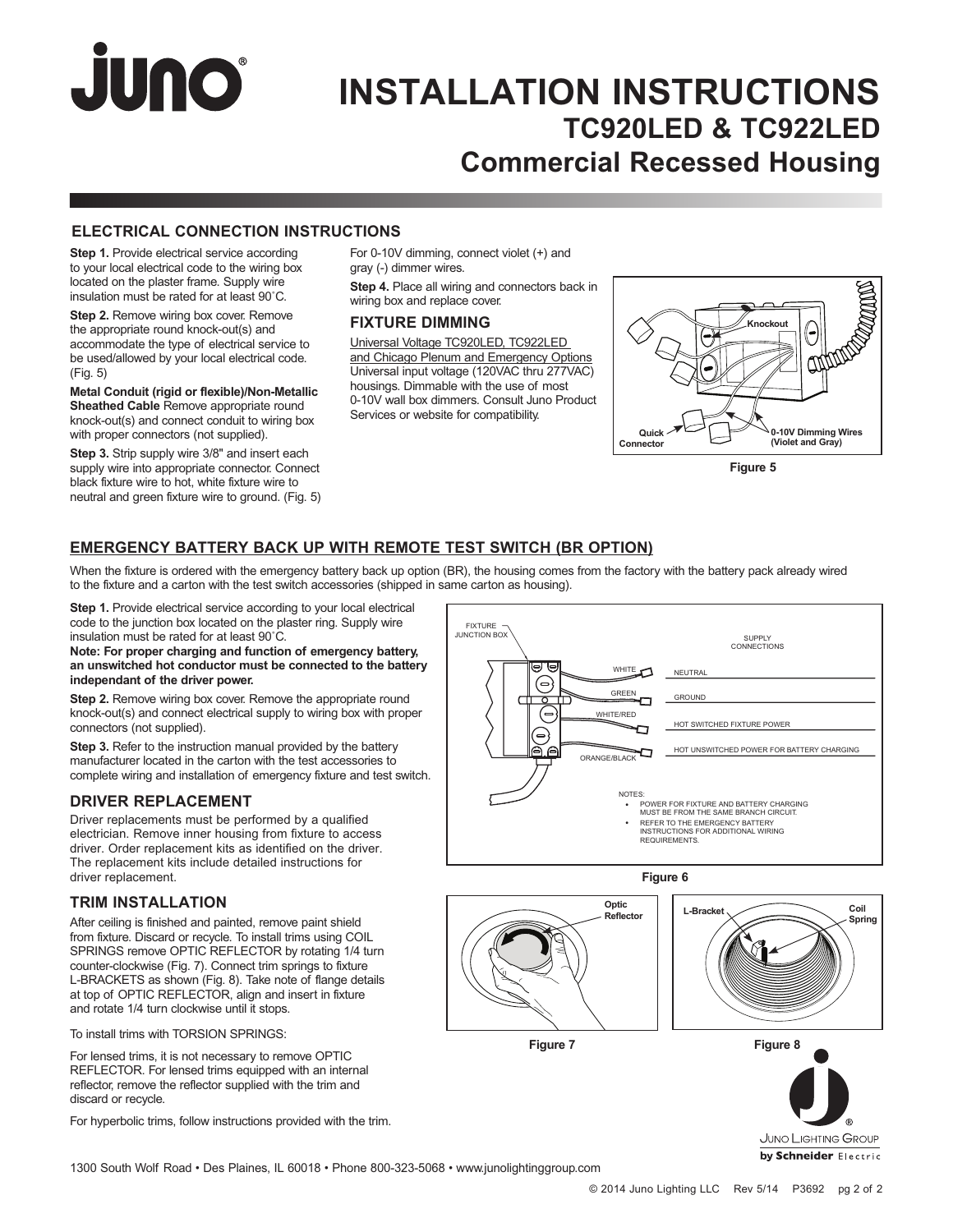# **JUNO**<sup>®</sup> INSTRUCCIONES DE INSTALACIÓN **Carcasas Empotradas Comerciales TC920LED y TC922LED**

## **GUARDE ESTAS INSTRUCCIONES**

**ADVERTENCIA:** Por su seguridad, lea y entienda completamente las instrucciones antes de iniciar la instalación. Antes de cablear a la fuente de energía, apague la electricidad en la caja de fusibles o cortacircuitos. **NOTA:** Los accesorios empotrados Juno están diseñados para cumplir con los últimos requisitos NEC y están enlistados en cumplimiento completo con UL 1598. Antes de intentar la instalación de cualquier accesorio luminoso empotrado, revise su código eléctrico de construcción local. Este código establece el estándar del cableado y los requisitos de instalación para su localidad y debe de entenderse antes de que inicie su trabajo. El uso de bordes que no sean de Juno anula la garantía.

**ADVERTENCIA:** Riesgo de incendio. No instale aislamiento dentro de 3 pulgadas de los lados del accesorio o del compartimiento del alambrado, ni arriba del accesorio, de manera que atrape el calor. (Figura 1)\* *\* En Canadá, cuando hay aislantes presentes, se deben usar accesorios Tipo IC.*

### **TIPO TC PARA TECHOS SIN AISLAMIENTO**



Los accesorios tipo TC de Juno están diseñados para instalaciones donde la carcasa y la Caja de Empalmes no tendrán contacto con el aislamiento. El aislamiento deberá estar a una distancia de 3" de la carcasa y la caja de empalmes (Figura 1). Una operación incorrecta del accesorio puede indicar una aplicación incorrecta del aislamiento.

### **INSTALACIÓN DE CARCASA**



**Paso 1.** Instale la carcasa en el techo insertando el EMT de 1/2", Canal C de 3/4" o de 1-1/2", barras planas lineales o colgadores de 3 barras Real Nail en los soportes de montaje estilo mariposa (Figura 2).

**Paso 2.** Ajuste los soportes de montaje de mariposa aflojando el perno de carruaje de ajuste, de modo que la parte inferior del anillo de yeso esté a ras con la línea del techo acabado. Los soportes de montaje tienen un ajuste vertical total de 3" (Figura 3).

**Paso 3.** Siga los pasos bajo Conexión Eléctrica.



**Paso 4.** Corte un agujero del tamaño apropiado.\* Si es necesario, ajuste el accesorio para el grosor del techo aflojando los tornillos hexagonales que sujetan la carcasa redonda al anillo de yeso.

*\* Nota: Corte un agujero de 5-5/8" (para carcasas de 5") o 6-7/8" (para carcasas de 6").*

### **GARANTÍA**

Juno Lighting Group proporciona una garantía limitada de cinco años sobre los componentes LED a partir de la fecha de compra. La obligación de Juno Lighting Group está expresamente limitada a la reparación o reemplazo, sin cargo, en la fábrica de Juno Lighting Group después de que la autorización de retorno por escrito se haya otorgado. Esta garantía no se aplica a productos que han sido alterados o reparados fuera de la fábrica de Juno Lighting Group. Esta garantía reemplaza a todas las demás garantías, expresas o implícitas y, sin limitar la generalidad de la frase precedente, excluye toda garantía implícita de comerciabilidad. Además, no existen garantías que se extiendan más allá de la descripción del producto en la literatura de la compañía que establece los términos de venta.



### **Teléfono de Servicios de Producto (888) 387-2212**

1300 South Wolf Road • Des Plaines, IL 60018 • Teléfono 800-323-5068 • www.junolightinggroup.com